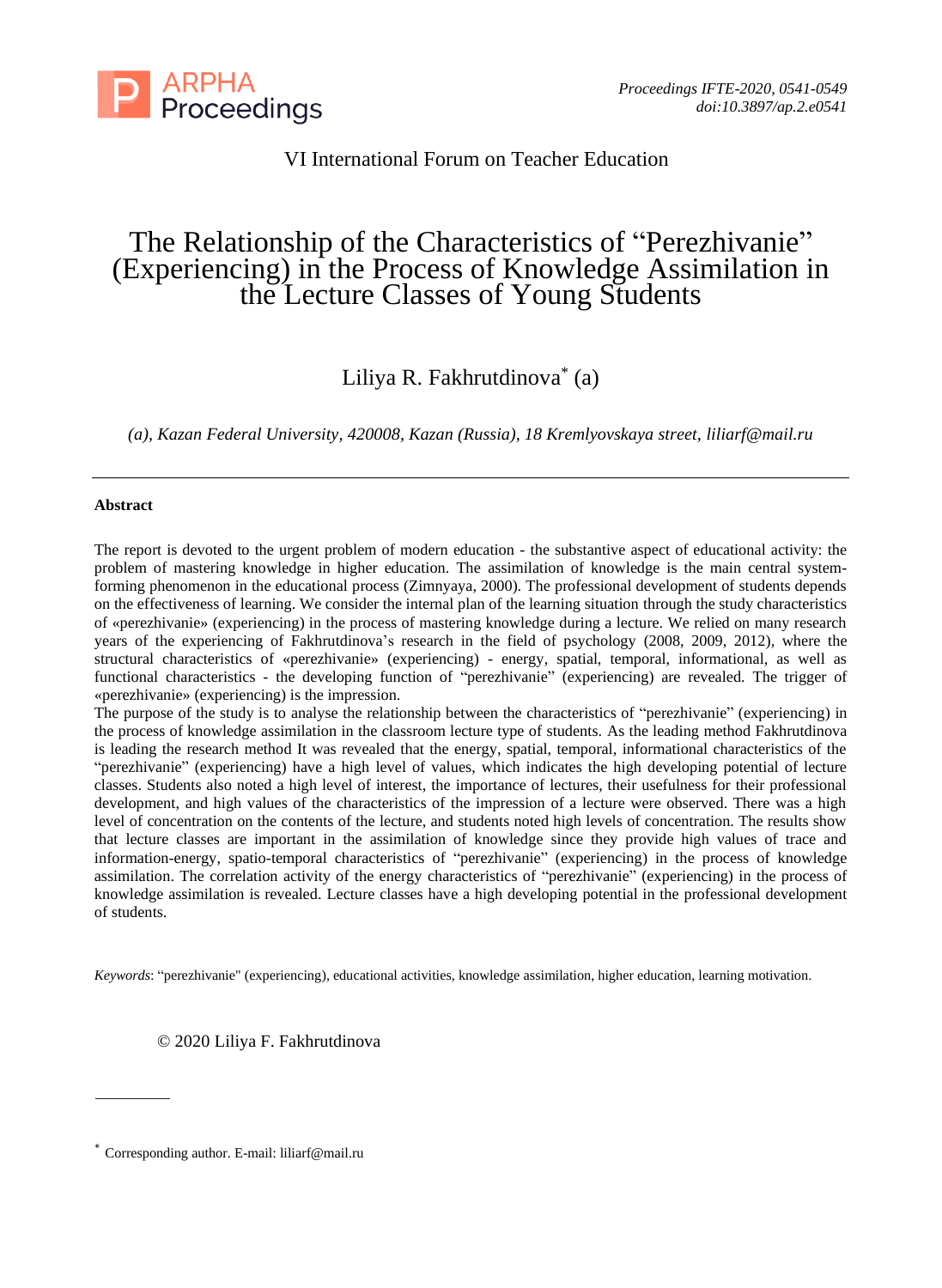This is an open access article distributed under the terms of the Creative Commons Attribution License (CC BY 4.0), which permits unrestricted use, distribution, and reproduction in any medium, provided the original author and source are credited.

Published by Kazan federal university and peer-reviewed under responsibility of IFTE-2020 (VI International Forum on Teacher Education)

#### **Introduction**

The problem of the efficiency of learning is central to the psychology of educational activity, since it is the basic concept of all theories of learning (teaching, learning) (Rubinstein, 1989; Zimnyaya, 2000). The quality of the assimilation of knowledge in higher education institutions by young students is of great importance to the future of modern society. We consider this problem in the context of the internal plan of the situation of educational activities of young students (Vygotsky, 2000).

The experimental base of the study was Kazan (Volga region) Federal University. The subjects were 34 students aged 21 to 28 years old. Methods for studying the structural organization experiencing of knowledge assimilation process in the educational activities of young students was "Questionnaire of "perezhivanie" (experiencing)" of Fakhrutdinova (2012), including the following scales: "Energy characteristics", "Spatial characteristics", "Time characteristics", "Information characteristics" of "perezhivanie" (experiencing). Also, questionnaires of readiness for mastering knowledge. (Fakhrutdinova, 2008, 2009, 2012). The "Questionnaire of" "perezhivanie" (experiencing)" measures spatial, temporal, energy, and informational characteristics. (Fakhrutdinova, 2012).

The scale "Energy characteristic" reflects the intensity, strength, brightness, power of the subject's experiencing. High scores on this scale indicate that the subject is experiencing very intense, energetically charged experiencings. Low indicators reflect sluggish experiencings of very low intensity, the lowest indicators reflect that in fact, what is happening in the subject does not cause any experiencings.

The scale "Spatial characteristic" shows the volume, breadth and depth of the experiencing of the inner life of a person. High values on this scale mean that the subjective world is filled with experiencing. If we compare it with a fire in a room: the fire of the fire engulfed almost the entire room. Low values on this scale mean that the subject gives this experiencing a small place in his inner life. In his inner life there are many more other more important inner events for him.

The scale "Time characteristic" means how this experiencing influences the course of internal time. High values show that this experiencing causes a subjective feeling of acceleration of time, its saturation with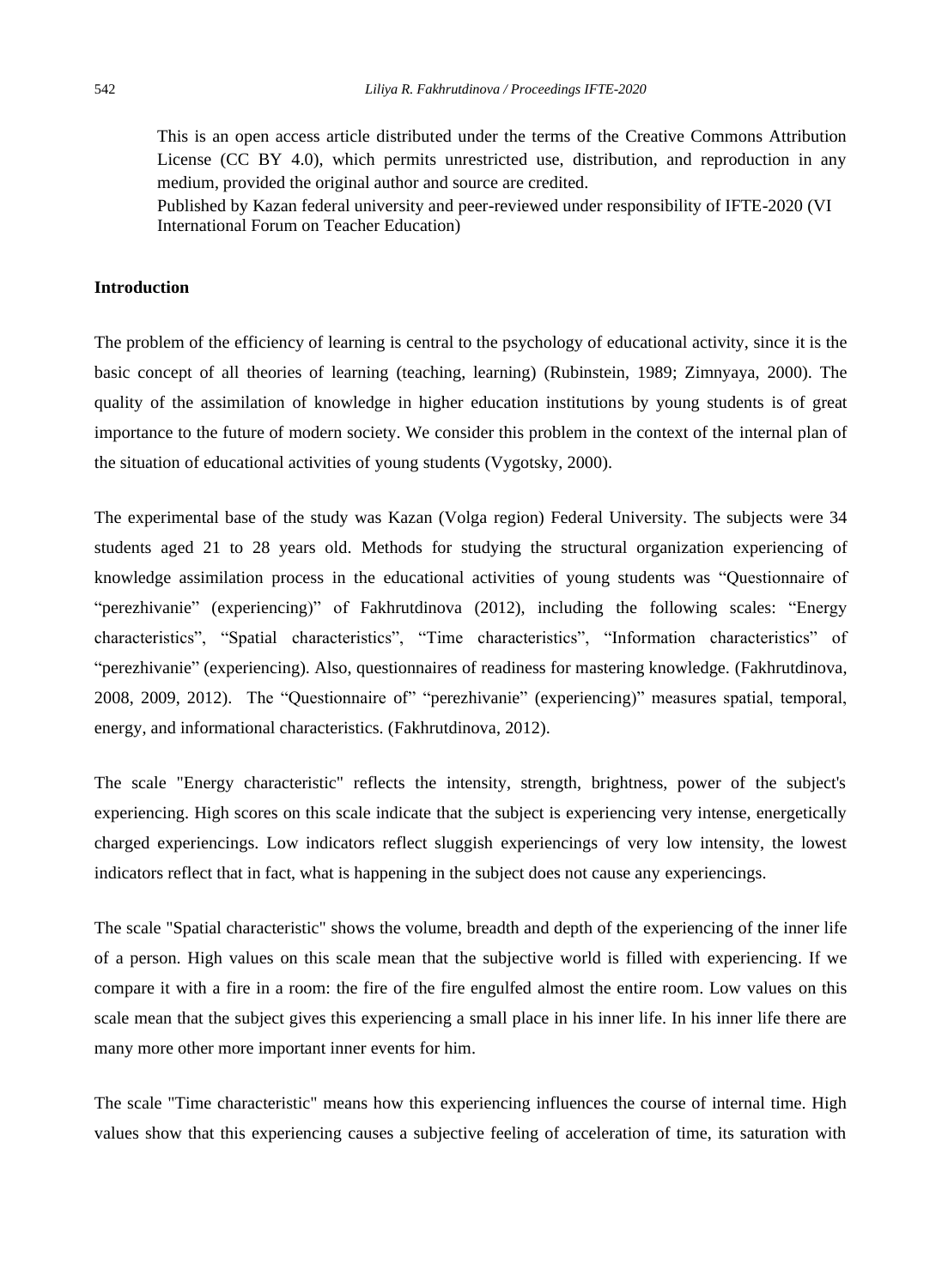events. Time passes quickly and imperceptibly. A very high level of temporal characteristics is associated with the feeling that the subject simply does not keep up with the time, cannot control the events that are happening too quickly. The time sequence for him is violated, he is lost in this stream of events. Low values mean that the events experiencingd cause a feeling of time slowing, its plaguingness and excruciatingly slow passage. But at the same time, this indicator can mean falling out of the time stream, detachment from what is happening, contemplation.

The scale "Information characteristic" shows the significance of a given experiencing for the subject, the degree of personal involvement in what is happening, how much this experiencing changes, knowledge gives. High indicators reflect the very high significance of the experiencing for the subject, its high informational richness. The subject feels how this experiencing changes him. Low indicators mean that this experiencing is not enough, which gives the subject in terms of experiencing, knowledge, information. It is of little significance to the subject.

The author's questionnaire of readiness for mastering knowledge includes the scales of "Interest", "Significance", "Usefulness", "Recollection" and reflects the motivational aspect of experiencing learning activities. The scale "Interest" shows how interesting this lecture is for students. High values indicate a high level of interest, low values correspond to a low level of interest. The "Significance" scale shows how much this lecture is defined as significant for future professional activities. High values indicate a high level of significance, low values correspond to a low level of significance. The "Usefulness" scale reflects how much the acquired knowledge is determined by students as useful for future professional activities. High values indicate a high level of utility, low values correspond to a low level of utility. The "Recollection" scale reflects the level of concentration of attention. High values indicate a high level of concentration, low values correspond to a low level of concentration.

During a lecture-type lesson, students were handed out the "Questionnaire of "perezhivanie" experiencing" and the questionnaire of readiness to master knowledge. At the beginning of the lesson, students filled out a questionnaire of readiness to assimilate knowledge, then they determined their characteristics of experiencing in the process of assimilating knowledge at the beginning, middle and end of a lecture-type lesson using the "Questionnaire of "perezhivanie" experiencing" by Fakhrutdinova.

The research revealed reliable relationships between the readiness to assimilate knowledge and the characteristics of experiencing educational activities during the entire lesson of the lecture type. A high level of readiness for the knowledge assimilation and a high developmental potential of experiencing educational activities in a lecture-type lesson were also revealed.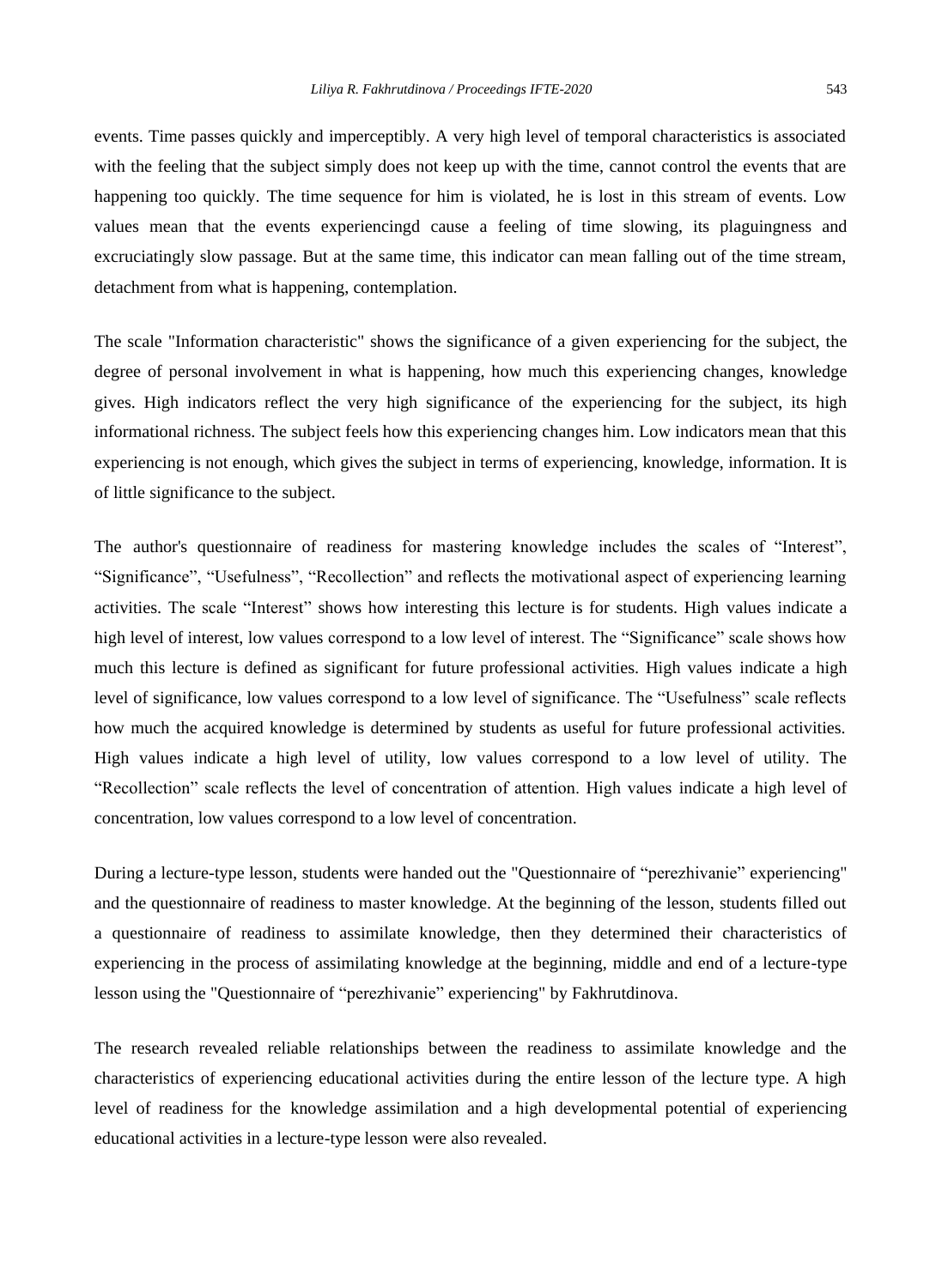#### **Purpose and objectives of the study**

The purpose of the study is to analyze the structural relationships of experiencing the process of assimilation of knowledge in the educational activities of students:

1. To study the willingness to assimilate the knowledge of students.

2. To study the spatio-temporal and information-energy characteristics of the "perezhivanie" (experiencing) of the process knowledge assimilation in the educational activities of students.

#### **Literature review**

The methodological basis is the subjective, subject-activity approach, developed in the works of Russian scientists (Rubinstein, 1989; Brushlinsky, 2003; Znakov, 2005). We are investigating the internal, subjective plan of educational activity, which is an internal plan of the development situation of students (Vygotsky, 1987). The nature of the experiencing has been described by Fakhrutdinova in the Englishlanguage literature (2010). Based on the theory of "perezhivanie" (experiencing) (Fakhrutdinova, 2008, 2009, 2012), we examine the characteristics of the "perezhivanie" (experiencing) of learning activities as manifestations of the internal plan of learning activities. We study the characteristics of experiencing the knowledge assimilation process in lecture-type classes in higher educational institutions.

The research problem is the insufficient knowledge of the infrastructural relationships of the experiencing of learning activities in knowledge assimilation process in lecture-type classes in higher educational institutions.

The problem of learning activities experiencing is considered in the articles of Fakhrutdinova and Sabirov (2017). Studies have shown that the structure of the "perezhivanie" (experiencing) of learning activities of schoolchildren differs depending on the cultural and historical context. The theory of experiencing of Fakhrutdinova (2009) shows that experiencing in mental activity has developing functions. A structural analysis of the experiencing of the process of mastering the knowledge of students can show the current situation of the educational process in a modern institution of higher education in a subjective context. Impression is the trigger mechanism of "perezhivanie" (experiencing) and is included in the structure of experiencing (Fachrutdinova & Sabirov, 2012, 2018, 2019). At the moment, the structural relations of the characteristics of the "perezhivanie" (experiencing) of the process of knowledge assimilation in the educational activities of students are not well understood.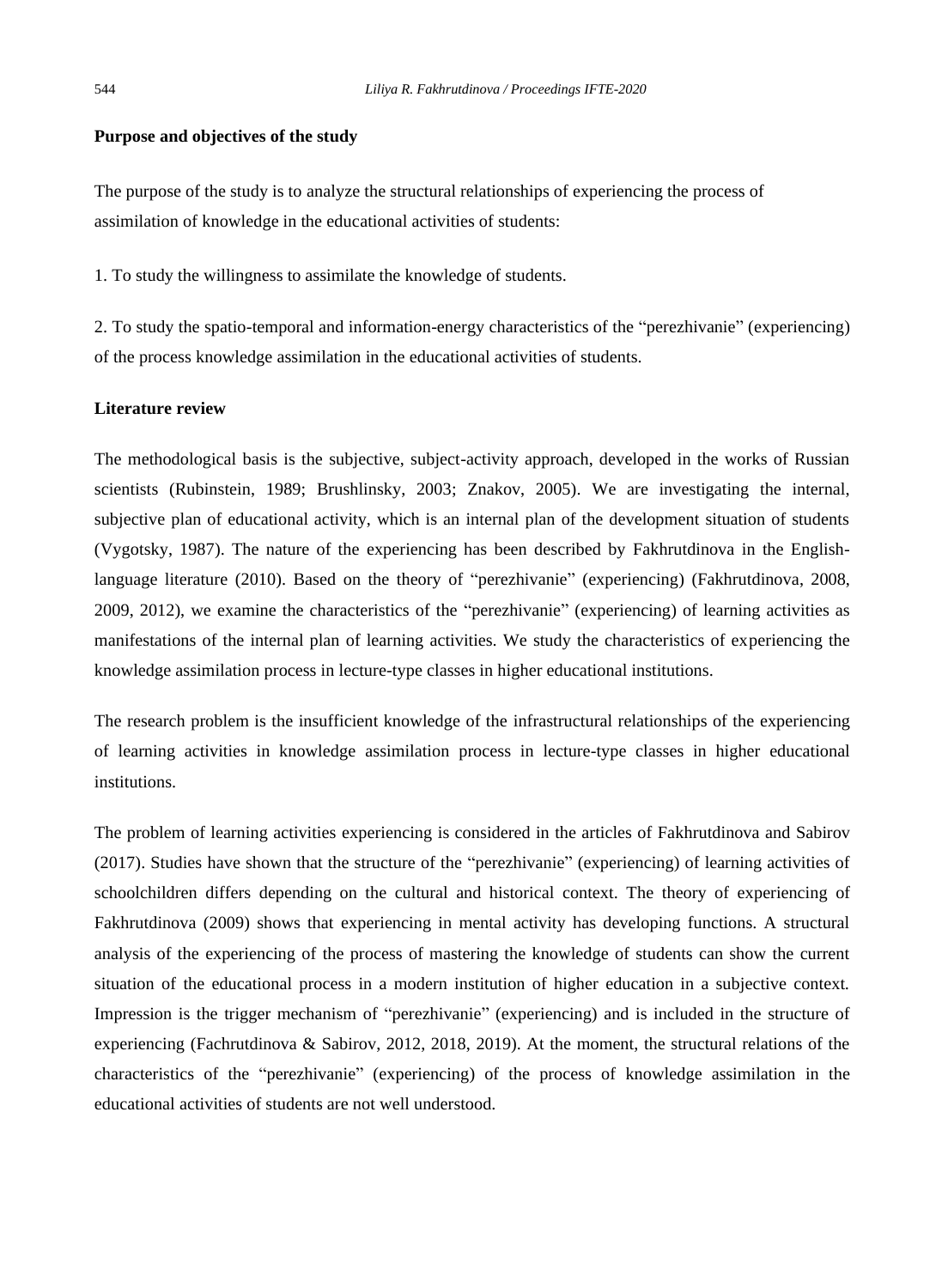#### **Results**

0 0.5 1 1.5 2 2.5 3 3.5 4 4.5 5

The results of descriptive statistics (average values) of the knowledge readiness questionnaire are presented in Figure 1.

Figure 1. Average values of indicators of readiness for mastering knowledge in the class of the lecture type of student youth.

Legend: 1 - indicators of the scale "Interest", 2 - indicators of the scale "Significance", 3 indicators of the scale "Utility", 4 - indicators of the scale " Recollection ".

Figure 1 shows that all indicators of the questionnaire have high values, which indicates a high willingness of students to learn knowledge. Especially high are the indicators of the scales "Significance" and "Interest", which shows a high motivational readiness for lectures, which are presented to students as interesting and significant for their future profession.

Figure 2 shows the characteristics of the "perezhivanie" (experiencing) of the process of mastering knowledge in the educational activities of students during the lecture type.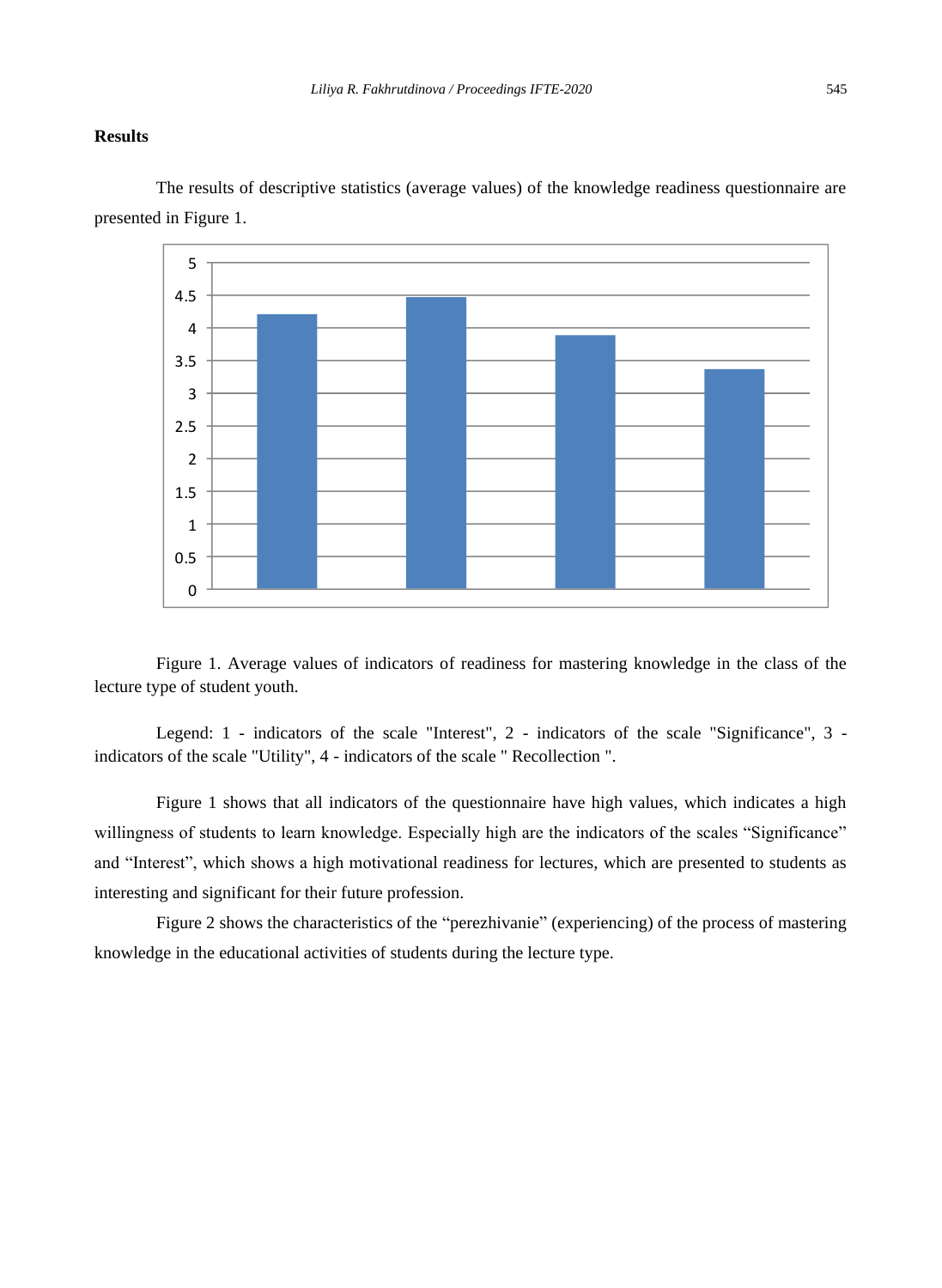

Figure 2. Dynamics of the average values of the spatio-temporal and information-energy characteristics of the "perezhivanie" (experiencing) of the process of assimilation of knowledge in the lecture class of student youth.

Legend: 1 - indicators of the scale "Energy characteristic", 2 - indicators of the scale "Spatial characteristic", 3 - indicators of the scale "Time characteristic", 4 - indicators of the scale "Information characteristic" of the "Questionnaire of "perezhivanie" (experiencing)". Row 1 corresponds to the values of the characteristics of the "perezhivanie" (experiencing) of learning at the beginning of the lecture, row 2 - in the middle of the lecture, row 3 - at the end of the lecture.

Figure 2 shows that the indicators of energy, spatial, temporal and informational characteristics of the "perezhivanie" (experiencing) of the process of assimilation of knowledge are above average, which means high efficiency of assimilation of knowledge in the lecture class. We also observe that the level of characteristics is stable during the lesson, which means a high developmental potential of the lecture-type lesson throughout the entire duration of the lesson.

A correlation analysis of the infrastructural relationships of learning "perezhivanie" (experiencing) is shown in Table 2.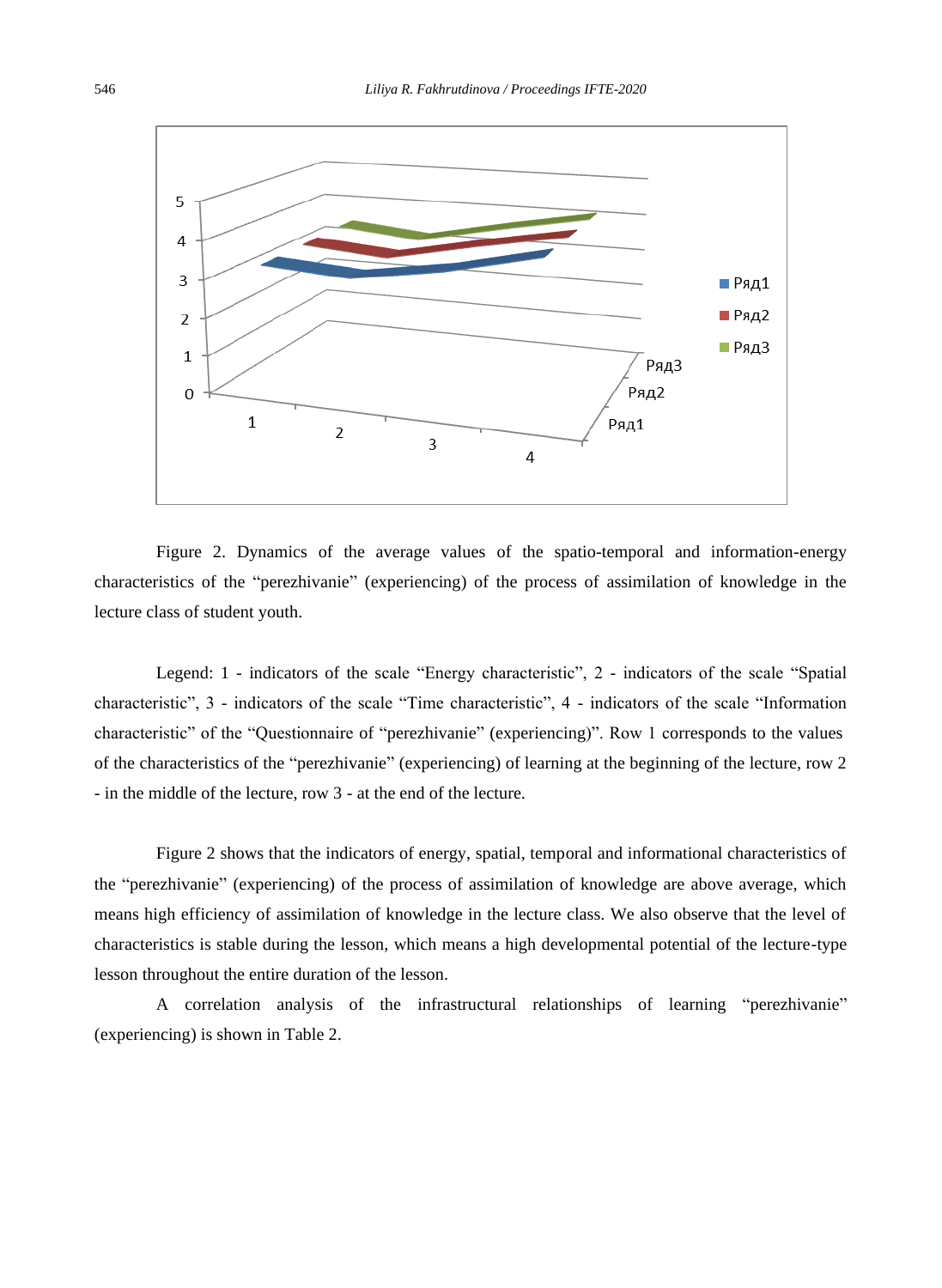|                                                         |                                 | <b>Interest</b> | Relevance  | <b>Utility</b> | Recollection |
|---------------------------------------------------------|---------------------------------|-----------------|------------|----------------|--------------|
| The beginning of a lecture                              | Energy characteristic           |                 |            | $r=0,506$ ,    | $r=0,517,$   |
|                                                         |                                 |                 |            | $p=0,003$      | $p=0,002$    |
|                                                         | Spatial characteristic          |                 |            |                |              |
|                                                         | Temporary characteristic        |                 |            |                |              |
|                                                         | Informational<br>characteristic |                 |            |                |              |
| $\boldsymbol{\varpi}$<br>ัธ<br>middle<br>lecture<br>The | Energy characteristic           |                 |            |                |              |
|                                                         | Spatial characteristic          |                 |            |                |              |
|                                                         | Temporary characteristic        |                 |            |                |              |
|                                                         | Informational<br>characteristic |                 |            |                |              |
| The end of a lecture                                    | Energy characteristic           |                 | $r=0,444,$ |                |              |
|                                                         |                                 |                 | $p=0,01$   |                |              |
|                                                         | Spatial characteristic          |                 |            |                |              |
|                                                         | Temporary characteristic        |                 |            |                |              |
|                                                         | Informational<br>characteristic |                 |            |                |              |

Table 2. Correlation relationships of the structural components of the learning "perezhivanie" (experiencing).

Legend: On the horizontal scale of the questionnaire of readiness for assimilation of knowledge, on the vertical scale of the "Questionnaire of "perezhivanie" (experiencing)".

From table 1 it can be seen that there are reliable relationships between the motivational component of the "perezhivanie" (experiencing) of learning activity manifested through the scales of the questionnaire readiness for learning and spatial and temporal characteristics of learning activities, which shows the presence of the influence of readiness for learning affects the processes of learning activities in the learning process . The results showed the correlation activity of the energy component of the "perezhivanie" (experiencing), which shows its relationship with the motivational component of the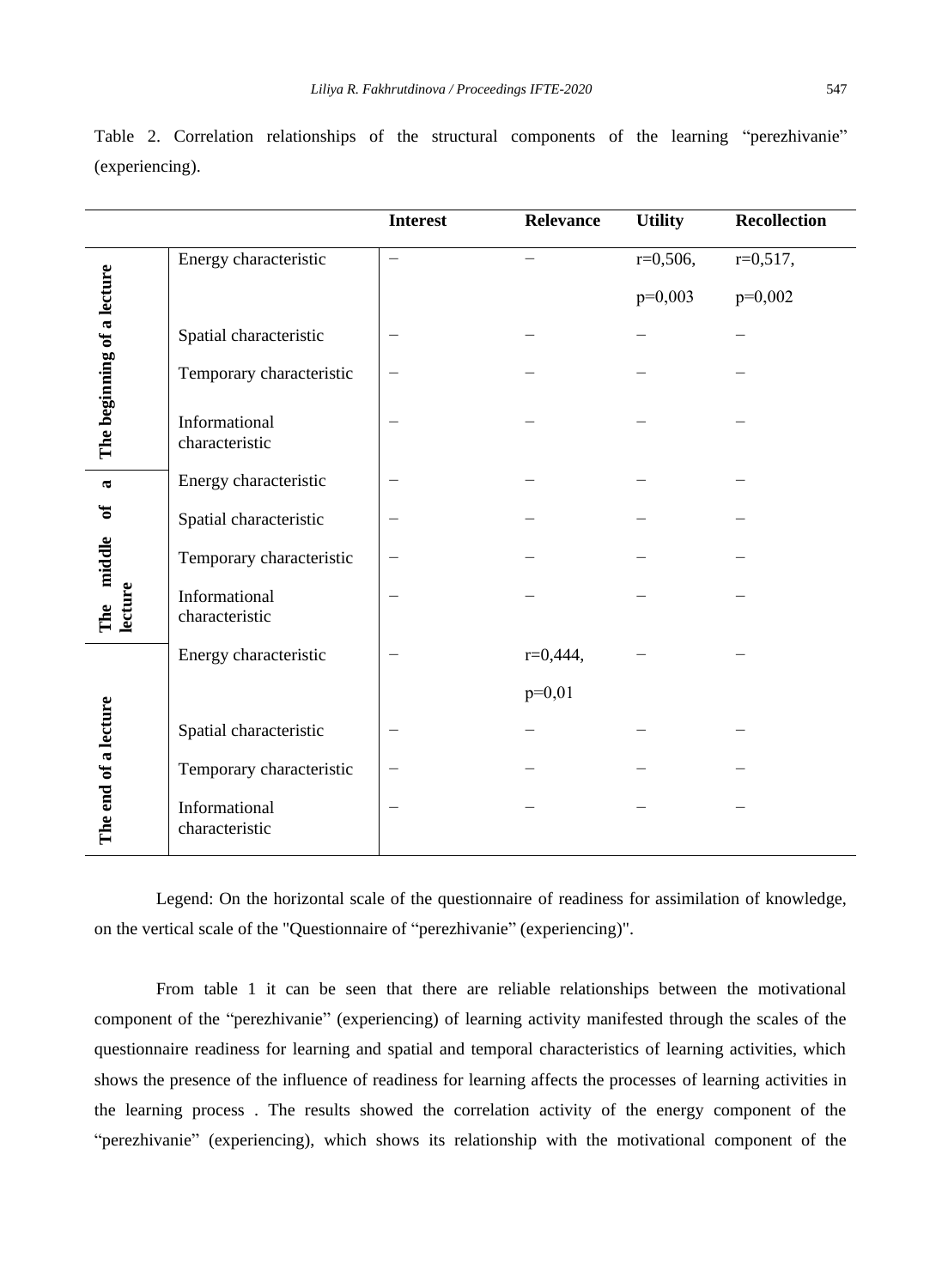activity. Studies have shown that the willingness to master knowledge leads to an increase in the energy component of the "perezhivanie" (experiencing) of learning activities throughout the lecture class.

#### **Discussions**

From Table 1 it can be seen that there are reliable relationships between the motivational component of the "perezhivanie" (experiencing) of learning activity manifested through the scales of the questionnaire readiness for learning and spatial and temporal characteristics of learning activities, which shows the presence of the influence of readiness for learning affects the processes of learning activities in the learning process . The results showed the correlation activity of the energy component of the "perezhivanie" (experiencing), which shows its relationship with the motivational component of the activity. Studies have shown that the willingness to master knowledge leads to an increase in the energy component of the "perezhivanie" (experiencing) of learning activities throughout the lecture class.

#### **Conclusion**

The research problem is the insufficient knowledge of the infrastructural relationships of the learning "perezhivanie" (experiencing) of student youth in the process of mastering knowledge in the lecture class. The result of the study is the identification of reliable correlation relationships between the structural components of experiencing the process of assimilation of knowledge in the lecture class. The correlation between the willingness to assimilate knowledge and the characteristics of experiencing the process of assimilation of knowledge is revealed. High readiness for the assimilation of knowledge was revealed, especially in terms of the significance of the lesson for the future profession and the degree of interest in the topic of this lecture. High values of the indicators of the spatio-temporal and information-energy characteristics of experiencing the process of knowledge assimilation in the educational activities of students throughout the lecture are revealed. Studies have shown the high efficiency of lecture-type classes in mastering the knowledge of students.

#### **Acknowledgements**

The work is performed according to the Russian Government Program of Competitive Growth of Kazan Federal University.

#### **References**

Brushlinsky, A. V. (2003). *Psychology of the subject.* Saint Petersburg: Aleteya.